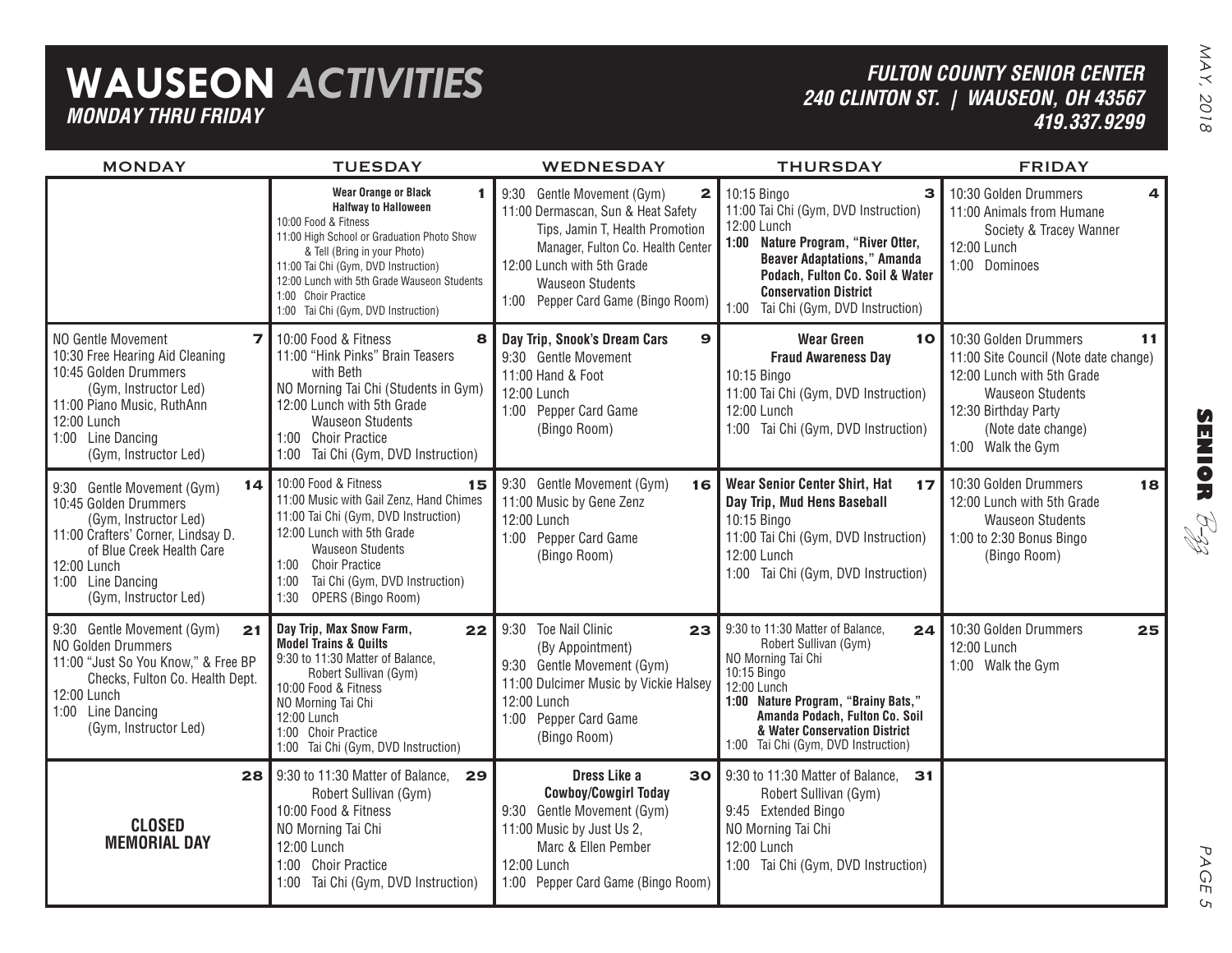## *ARCHBOLD - SCOUT CABIN MON. & FRI.*

# **ARCHBOLD / FAYETTE** *ACTIVITIES*

*FAYETTE - FAMILY LIFE CENTER TUES., Wed., & THURS.*

| <b>MONDAY</b>                                                                                                                                                                                         | <b>TUESDAY</b>                                                                                                                                                                           | <b>WEDNESDAY</b>                                                                                                                                 | <b>THURSDAY</b>                                                                                                                 | <b>FRIDAY</b>                                                                                                           |
|-------------------------------------------------------------------------------------------------------------------------------------------------------------------------------------------------------|------------------------------------------------------------------------------------------------------------------------------------------------------------------------------------------|--------------------------------------------------------------------------------------------------------------------------------------------------|---------------------------------------------------------------------------------------------------------------------------------|-------------------------------------------------------------------------------------------------------------------------|
|                                                                                                                                                                                                       | Table Talk Topic: What Is 1<br>9:30<br>An Item You Would Add to a<br>Time Capsule to be Opened<br>in the Year 2048? Why?<br>11:00 Play Sequence<br>12:00 Lunch<br>1:00 Games             | 9:30 Word Search<br>$\overline{2}$<br>11:00 Music by Elwyn Bates<br>12:00 Lunch<br>1:00 Cards                                                    | 9:30 Chit Chat<br>$\mathbf{B}$<br>10:00 Site Council & Nutrition<br>Education<br>10:30 Bingo<br>12:00 Lunch<br>1:00 Word Games  | 9:30 Chit Chat<br>4<br>10:00 Site Council & Nutrition<br>Education<br>10:30 Bingo<br>12:00 Lunch<br>1:00 Cards & Games  |
| Table Talk Topic:<br>9:30<br>$\overline{z}$<br>What Age Do You Consider<br>the Prime of Life? Why?<br>11:00 "Crafters' Corner" with Lindsay<br>of Blue Creek Health Care<br>12:00 Lunch<br>1:00 Games | Table Talk Topic:<br>9:30<br>8<br>What Age Do You Consider<br>the Prime of Life? Why?<br>11:00 "Crafters' Corner" with Lindsay<br>of Blue Creek Health Care<br>12:00 Lunch<br>1:00 Cards | Day Trip, Snook's Dream Cars, 9<br><b>Bowling Green</b><br>9:30 Word Search<br>11:00 Gail Zenz, Hand Chimes<br>12:00 Lunch<br>1:00 Word Games    | <b>Wear Green</b><br><b>Fraud Awareness Day</b><br>9:30 Chit Chat<br>10:30 Bingo<br>12:00 Lunch<br>1:00 Cards & Games           | 10 9:30 Chit Chat<br>11<br>10:30 Bingo<br>12:00 Lunch<br>1:00 Puzzles                                                   |
| 9:30 Table Talk Topic:<br>14 I<br><b>Favorite Restaurants</b><br>11:00 Hidden Pictures<br>12:00 Lunch<br>1:00 Cards                                                                                   | 9:30 Table Talk Topic:<br>15<br><b>Favorite Restaurants</b><br>11:00 "Just So You Know," &<br>Free BP Checks Fulton Co.<br>Health Dept.<br>12:00 Lunch<br>1:00 Word Games                | 9:30 Word Search<br>16<br>11:00 Learn About Identity Theft,<br>F & M Bank Staff<br>12:00 Lunch<br>1:00 Cards & Games                             | Wear Senior Center Shirt, Hat 17<br>Day Trip, Mud Hens Baseball<br>9:30 Chit Chat<br>10:30 Bingo<br>12:00 Lunch<br>1:00 Puzzles | 9:30 Chit Chat<br>18<br>10:30 Bingo<br>12:00 Lunch<br>1:00 Games                                                        |
| 9:30 Table Talk Topic:<br>21<br><b>Favorite Vacation Spots</b><br>11:00 "Just So You Know," &<br>Free BP Checks Fulton Co.<br>Health Dept.<br>12:00 Lunch<br>1:00 Word Games                          | Day Trip, Max Snow Farm,<br><b>Model Trains &amp; Quilts</b><br>9:30 Table Talk Topic:<br><b>Favorite Vacation Spots</b><br>11:00 Games<br>12:00 Lunch<br>1:00 Cards & Games             | $22$ 9:30 Word Search<br>23<br>11:00 Sun & Heat Safety,<br>Dermascan, Jamin Torres of<br>Fulton Co. Health Center<br>12:00 Lunch<br>1:00 Puzzles | 9:30 Chit Chat<br>24<br>10:30 Bingo<br>12:00 Lunch<br>1:00 Games                                                                | <b>Wear Senior Center</b><br>25<br><b>Shirt/Hat Today</b><br>9:30 Chit Chat<br>10:30 Bingo<br>12:00 Lunch<br>1:00 Cards |
| 28<br><b>CLOSED</b><br><b>MEMORIAL DAY</b>                                                                                                                                                            | 9:30 Table Talk Topic:<br>29<br>My First Car, Share Stories<br>About Learning to Drive<br>11:00 Left, Center, Right Dice Game<br>12:00 Lunch<br>1:00 Puzzles                             | 9:30 Word Search<br>30<br>11:00 Corn Hole<br>12:00 Lunch<br>1:00 Games                                                                           | 9:30 Chit Chat<br>31<br>10:30 Bingo<br>12:00 Lunch<br>1:00 Cards                                                                |                                                                                                                         |

PAGE PAGE 7  $\overline{\phantom{0}}$ 

**SENIOR** B-zz